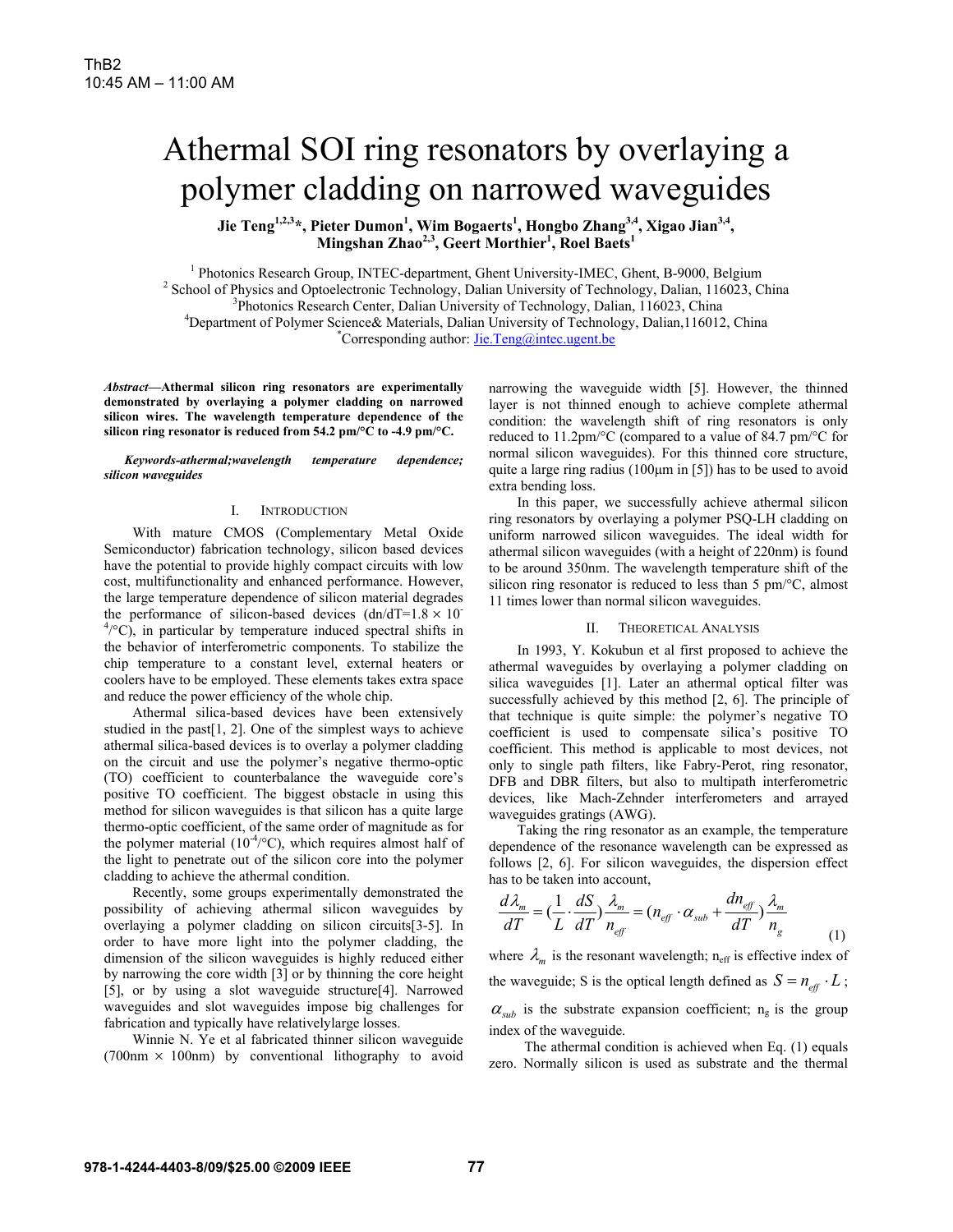expansion coefficient of Si is on the order of  $10^{-6}$  [2, 6] ( $\alpha_{sub}$ =  $2.6 \times 10^{-6}$ /°C); dn<sub>eff</sub>/dT depends on the thermo-optic coefficient of the core material and cladding material. For highly confined waveguides,  $dn_{eff}/dT$  is of the same order as the TO coefficient of the core's material. As silicon has a large TO coefficient  $(dn/dT=1.8 \times 10^{-4}$  (°C [7, 8]), of the same order as polymer material  $(dn/dT= (1-3) \times 10^{-4}$ °C), athermal silicon waveguides require almost half of the light out of the core.

To obtain athermal silicon waveguides, the dimension of the silicon waveguide should be highly reduced to allow more light extending out of the core waveguides. In this paper, a standard SOI (silicon on insulator) structure with a height of 220nm is used to design the athermal waveguides. Polymer PSQ-LH with a large TO coefficient of  $-2.4 \times 10^{-4}$  °C and low loss at 1550nm is chosen as the cladding material [9, 10]. By using Eq.(2),  $d\lambda_m/dT$  of the TE mode for different widths of the SOI straight waveguide has been calculated (Fig.1).  $dn_{eff}/dT$  and  $n_g$  are calculated by FIMMWAVE (©PhotonDesign Ltd). The index and TO coefficient of silicon is set as 3.4757 (20°C) and  $1.8 \times 10^{-4}$ °C. The index of silica and polymer PSQ-LH is set as 1.444 (20°C) and 1.515 (20°C). As shown in Fig.1, the  $d\lambda_m/dT$  of standard 500nm width SOI waveguides (with polymer overlay) is near to  $+60 \text{pm}/^{\circ}\text{C}$ ; by narrowing the width of SOI waveguides,  $d\lambda_{m}/dT$  is reduced to zero and then becomes negative. From the theoretical calculation results, the ideal width for athermal silicon waveguide is around 306nm (Fig.1).



 Fig.1 Calculated wavelength temperature dependence of TE mode for SOI waveguide with polymer overlay as a function of waveguide width

## III. FABRICATION & MEASUREMENT RESULTS

### *A. Waveguides Fabrication*

As shown in Fig.1, athermal SOI waveguides are achieved when a relatively small waveguide core width is used. And the temperature dependence of the resonance wavelength becomes more sensitive to the waveguide core width as the core width decreases. Therefore, high quality, high resolution fabrication technologies are required for these narrow silicon waveguides. The narrow SOI waveguides in this paper are fabricated by deep UV lithography with standard CMOS fabrication technology [11, 12]. This technology offers both the required resolution and the throughput for commercial application.

The SOI wafer with a silicon thickness of 220nm and an oxide layer of 2μm is used for this work. Simple racetrack ring resonators with different waveguide widths are designed and fabricated. Referring to the theoretical calculation results mentioned above, the ideal width for the athermal waveguides is around 306nm. So ring resonators with a narrow width of 300nm and 350nm are designed on the mask. The waveguide width can be adjusted a little by varying the exposure dose when doing deep UV lithography[11, 12]. The racetrack ring resonators are designed with different radius, a coupling length of 2μm, and a gap of 180nm.

## *B. Measurement Results*

To couple light in and out of the silicon wires from a single mode fiber, shallow etched (70nm) gratings are fabricated near the edge of each waveguide[11-14]. This kind of grating has polarization selectivity and therefore the transmission spectra measured below are all for TE mode polarization. A broadband infrared light source (SLED) and spectrum analyzer (Agilent 86140B) are used for the characterization of the transmission spectrum of the ring resonator. To measure the transmission spectrum at different temperatures, the sample is mounted on a heating system to accurately control the chip temperature. Fig.2 shows the measured transmission spectrum of a ring resonator (Width=350nm, Gap=180nm, L=2 $\mu$ m, R=15 $\mu$ m) for temperatures from 10°C to 50°C with an interval of 10°C. By linear fitting of one resonance wavelength at different temperatures, the wavelength temperature dependence dλ/dT is extracted (Fig.3). As shown in Fig.3, the wavelength temperature dependence of the 350nm-width ring resonator is reduced from 54.2pm/°C to -4.9pm/°C after overlaying a polymer PSQ-LH cladding. The ideal width for the athermal ring resonator is found to be around 350nm, a little different from the theoretically calculated value of 306nm.

It has to be pointed out that the value  $d\lambda/dT$ , which is calculated from the linear fitting of the data, is not an absolute value. The spectrum analyzer resolution, temperature measurement range, the number of the data taking into account for linear fitting all have some influence on the value of  $d\lambda/dT$ , especially when the waveguide width is near the athermal condition and the dλ/dT slope is quite small. Taking into account the above uncertainties, a conclusion can be drawn that the wavelength temperature dependence of silicon ring resonator can be reduced to less than 5 pm/°C after deposition of a polymer cladding, almost eleven times less than normal silicon waveguides. [10]

## IV. CONCLUSION

Athermal silicon ring resonators are experimentally demonstrated in this paper. Standard deep UV lithography and dry etching are used for fabricating such silicon wires. By overlaying a polymer layer on narrowed silicon wires, the wavelength temperature dependence of a silicon ring resonator is reduced to less than 5 pm/°C, almost eleven times less than normal silicon waveguides. The ideal width to achieve athermal condition for the TE mode of 220nm-height SOI waveguides is found to be around 350nm.